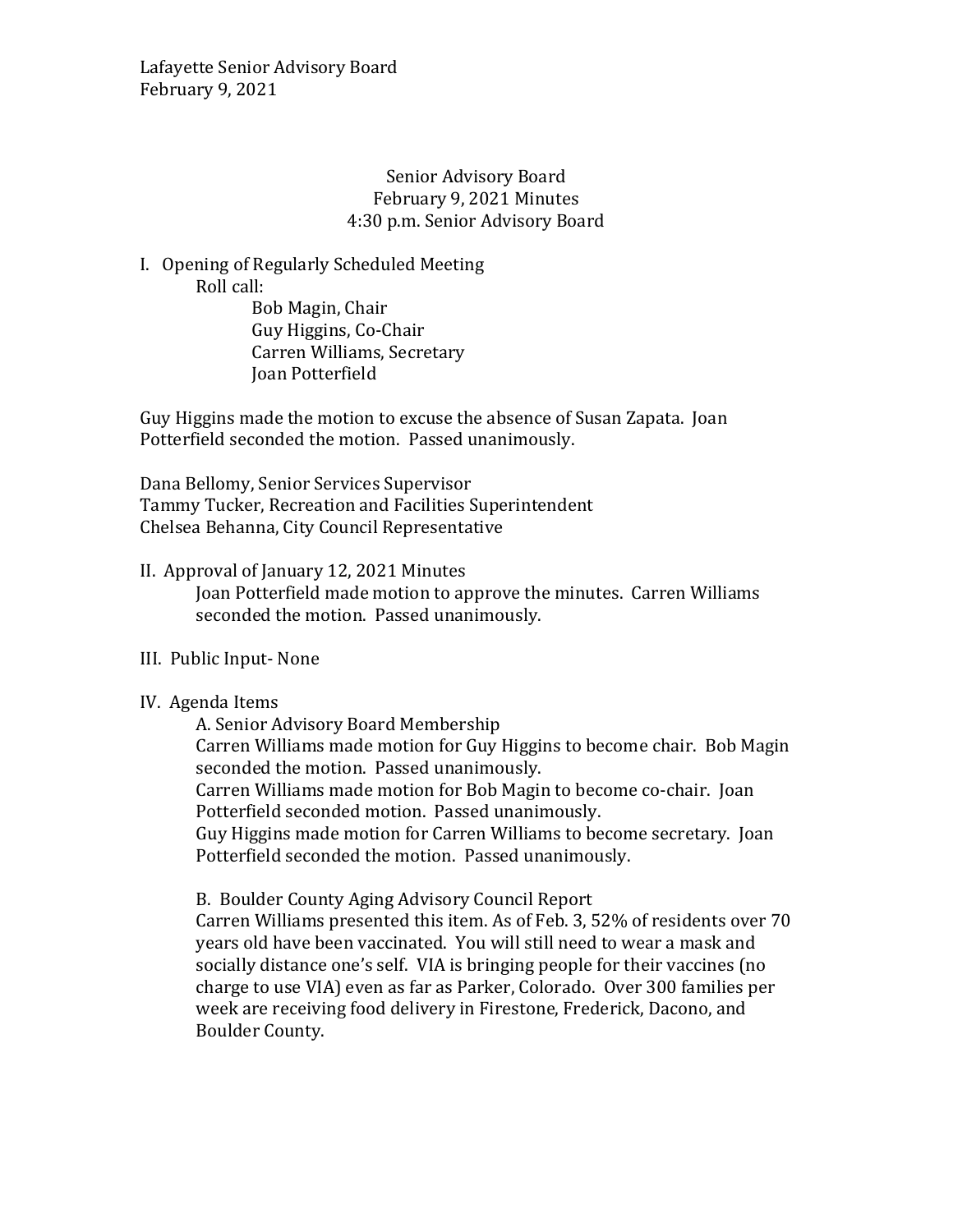### C. LYAC Review

Staff Liaison Tammy Tucker presented this item. Martin Luther King car parade was a success. The LYAC members will be working on making a video of the event. Our shared stories of the civil rights movement will be part of it.

## D. Lafayette Housing Discussion

Bob Magin presented this item. He shared information about current home price in Colorado as compared to the national average. He proposed the SAB provide information to city council about the status of the Willoughby Corner Development, and recommend they remain in support of encouraging the county to continue work on the project. Bob shared a draft of a letter he had prepared.

Members asked questions about the status of the project and discussed how to communicate to council.

Members discussed reviewing the letter Bob proposed, and plan to review a final letter at their March meeting.

E. Lafayette Emergency Preparedness Discussion

Guy Higgins presented this item. He shared his idea to pursue a review of the city's emergency preparedness plans.

The staff liaison discussed the importance of focusing the review with a perspective on how it relates to older adults.

# V. Old Business

Joan Potterfield shared information about her work on identifying a safe walking route from the Senior Center to the Rec Center and Library. She showed a proposed route between recreation center and library. She will make a proposal of suggested routes and send them onto Dana Bellomy. Staff liaison Tammy Tucker shared information about the city's Walk and Wheel Route, the Multi-Modal Plan which is in progress, potential future improvements to the sidewalk along Baseline, and a social trail that may exist along the south side of Fire Station 1.

Members agreed to take a way along the proposed routes prior to the March meeting, to be prepared to discuss further at that time.

### VI. New Business

Senior Services Supervisor Dana Bellomy presented this item. She explained that SAB generally recommends to council that they proclaim May to be Older Adults Month, in conjunction with the national campaign. Members discussed the idea and agreed that Dana could prepare the proclamation for review and possible approval at the March meeting.